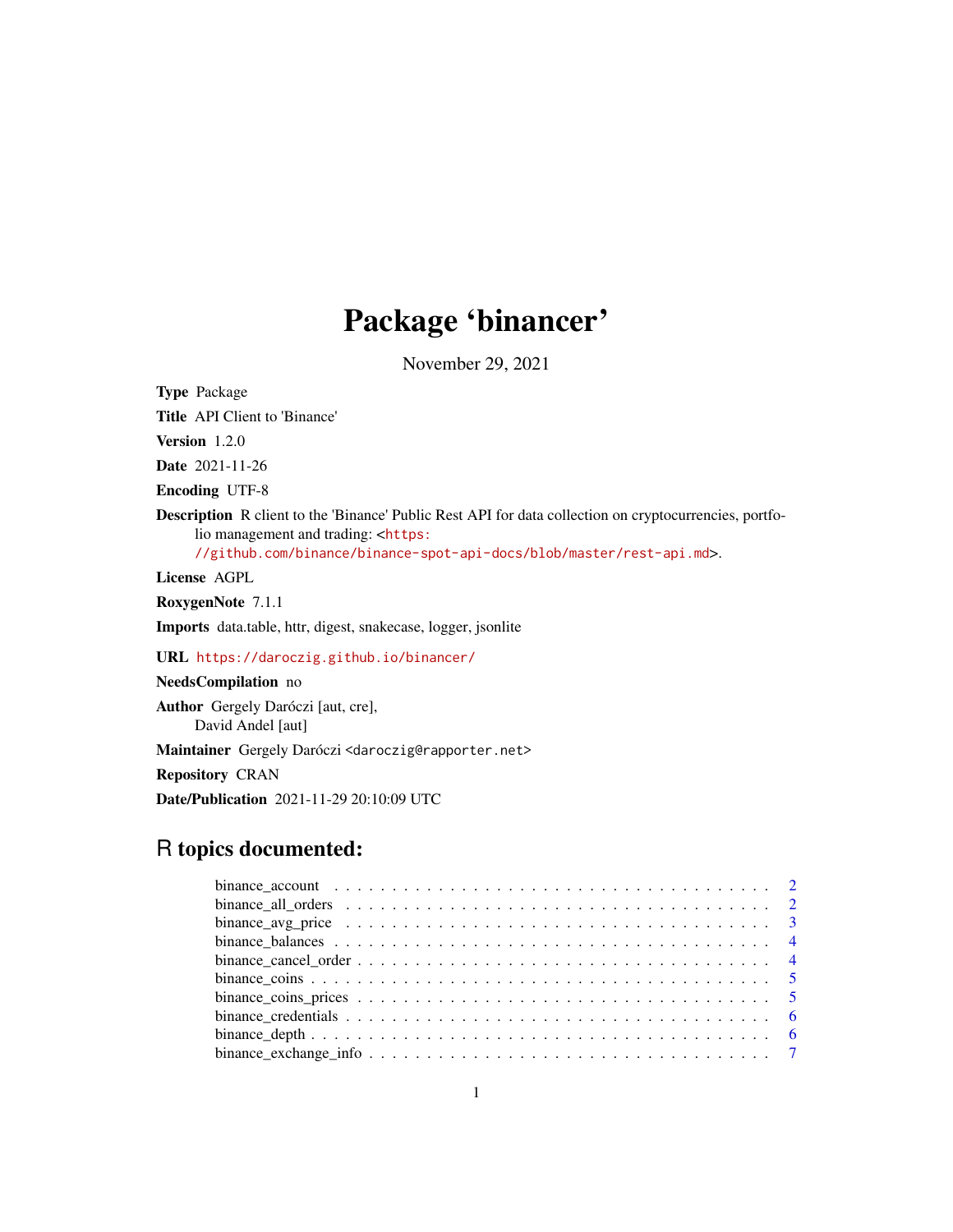<span id="page-1-0"></span>

| Index | 17 |
|-------|----|

binance\_account *Get current general Binance account information, without balances*

#### Description

Get current general Binance account information, without balances

### Usage

binance\_account()

#### Value

data.table

binance\_all\_orders *Fetch all orders from the Binance account*

# Description

Fetch all orders from the Binance account

# Usage

binance\_all\_orders(symbol, order\_id, start\_time, end\_time, limit)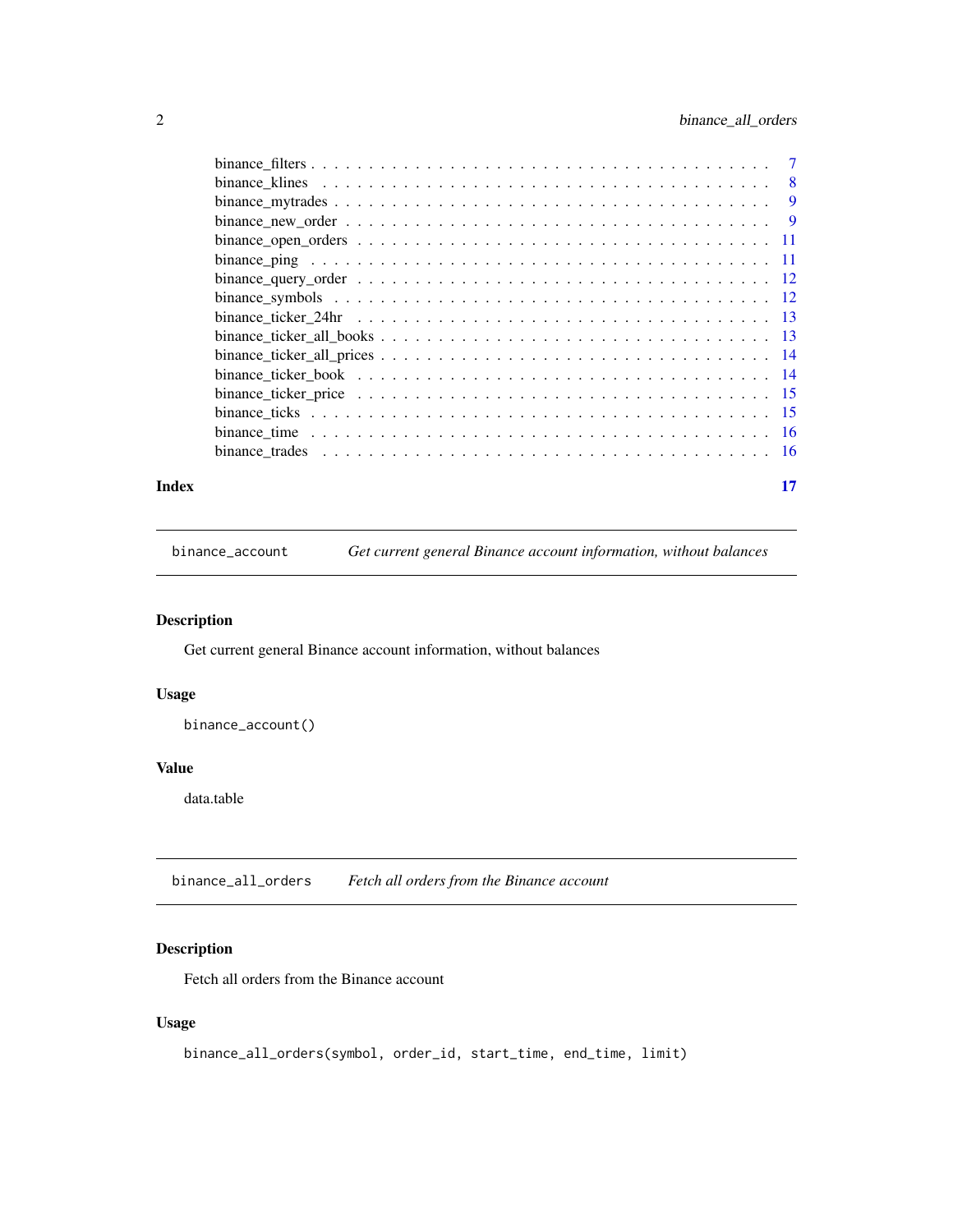# <span id="page-2-0"></span>binance\_avg\_price 3

# Arguments

| symbol      | string                   |
|-------------|--------------------------|
| order_id    | optional number          |
| start_time  | optional POSIX timestamp |
| $end$ _time | optional POSIX timestamp |
| limit       | optional int             |

# Value

data.table

# Examples

```
## Not run:
binance_all_orders('ARKETH')
binance_all_orders('ARKBTC', order_id = '123456')
## End(Not run)
```
binance\_avg\_price *Get current average price for a symbol*

# Description

Get current average price for a symbol

#### Usage

```
binance_avg_price(symbol)
```
# Arguments

symbol string

# Value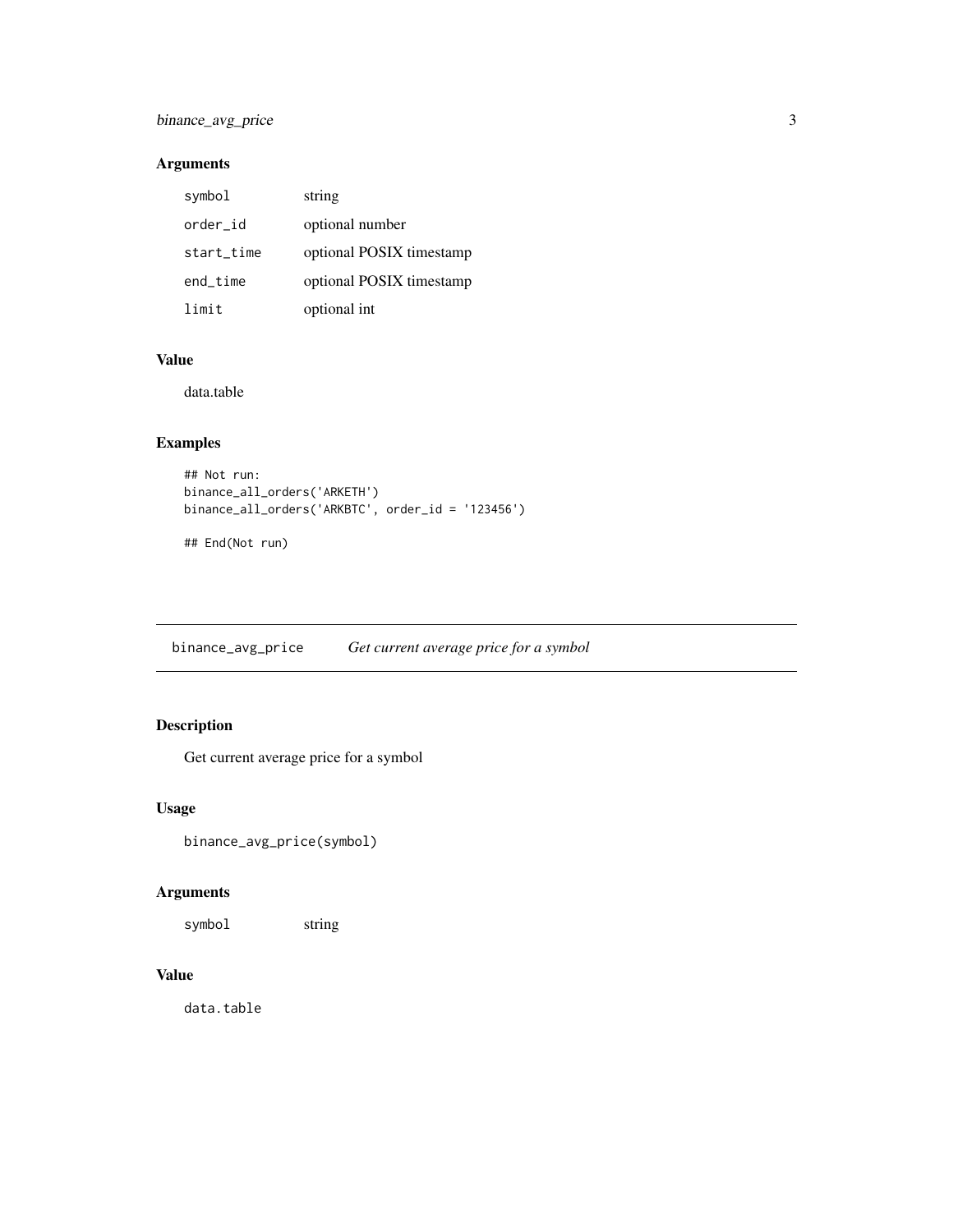<span id="page-3-0"></span>binance\_balances *Get current Binance balances in a nice table*

#### Description

Get current Binance balances in a nice table

#### Usage

```
binance_balances(threshold = -1, usdt = FALSE)
```
# Arguments

| threshold | optional show assets with greater number of coins |
|-----------|---------------------------------------------------|
| usdt      | optional to include balance in USDT too           |

# Value

data.table

binance\_cancel\_order *Cancel order on the Binance account*

#### Description

Cancel order on the Binance account

#### Usage

```
binance_cancel_order(symbol, order_id, client_order_id)
```
#### Arguments

symbol string order\_id optional number client\_order\_id optional string

#### Value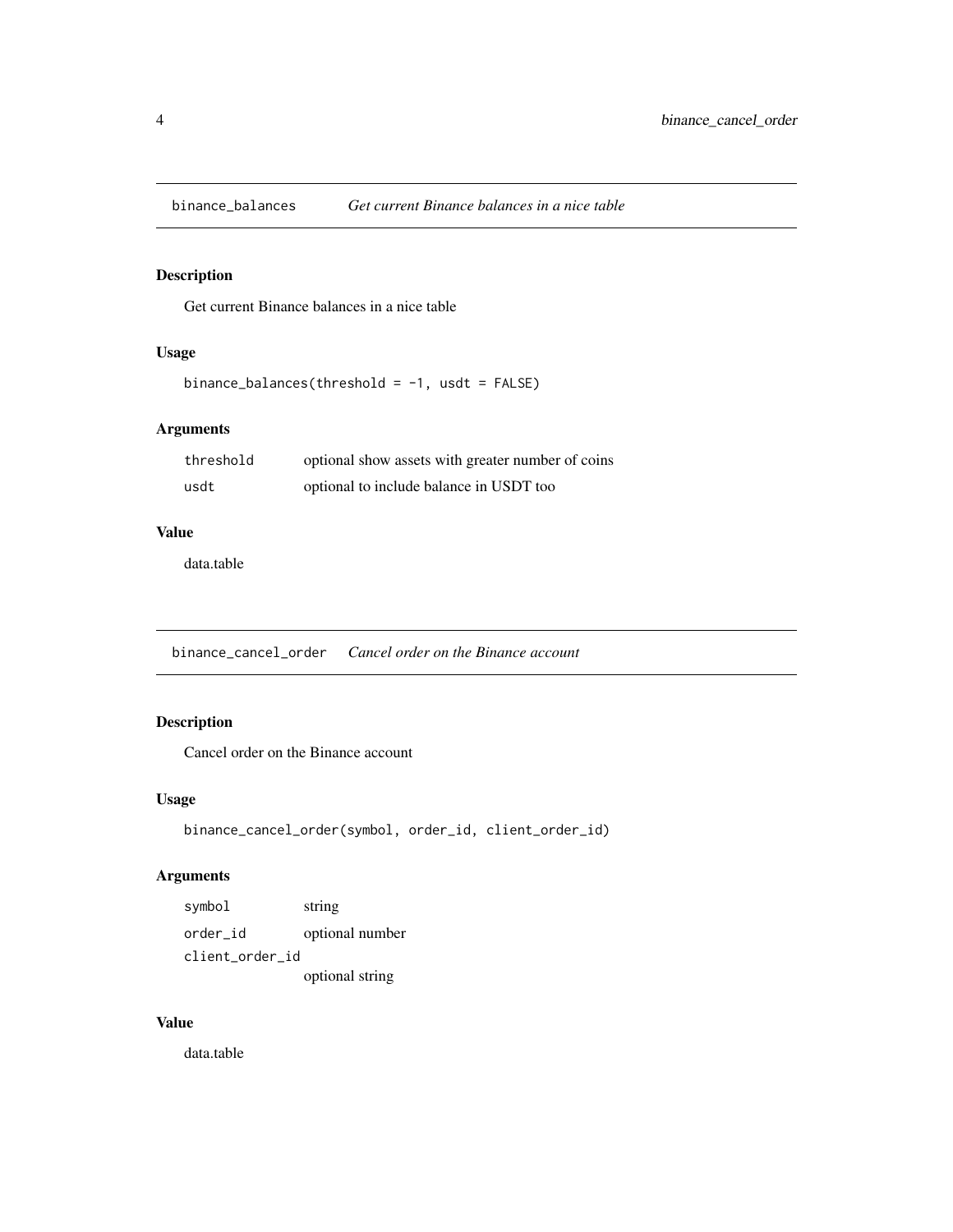#### <span id="page-4-0"></span>binance\_coins 5

#### Examples

```
## Not run:
binance_cancel_order('ARKETH', order_id = 123456)
binance_cancel_order('ARKBTC', client_order_id = 'myOrder7')
## End(Not run)
```
binance\_coins *Get all currently valid coin names from Binance*

#### Description

Get all currently valid coin names from Binance

# Usage

binance\_coins()

#### Value

character vector of coin names

binance\_coins\_prices *Get all currently valid coin names from Binance along with the USDT prices*

#### Description

Get all currently valid coin names from Binance along with the USDT prices

#### Usage

```
binance_coins_prices(unit = "USDT")
```
#### Arguments

unit to set quote asset

#### Value

data.table with symbol and usd columns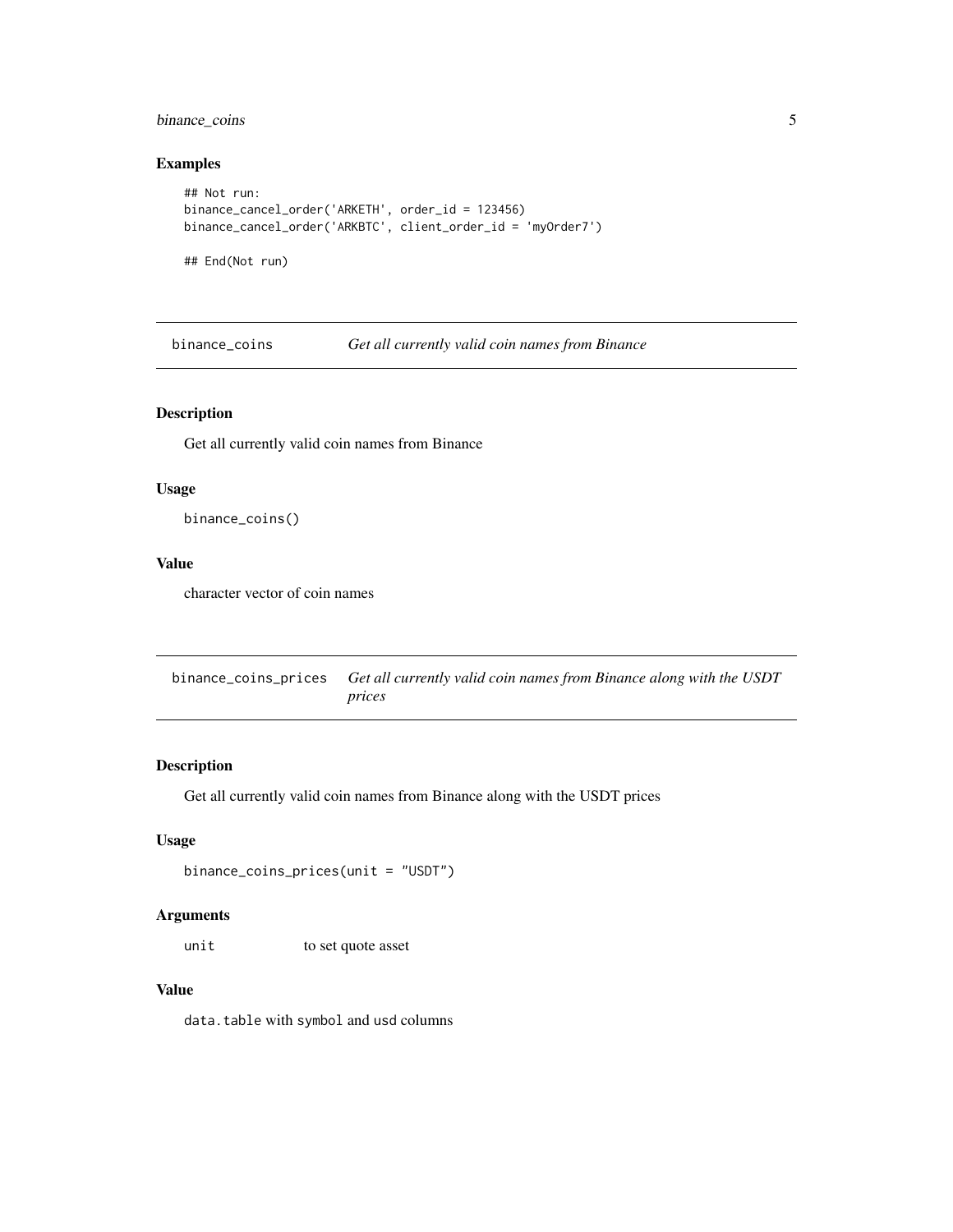<span id="page-5-0"></span>binance\_credentials *Sets the API key and secret to interact with the Binance API*

#### Description

Sets the API key and secret to interact with the Binance API

#### Usage

```
binance_credentials(key, secret)
```
#### Arguments

| key    | string |
|--------|--------|
| secret | string |

#### Value

No return values, setting config in the package namespace.

# Examples

```
## Not run:
binance_credentials('foo', 'bar')
```
## End(Not run)

binance\_depth *Get orderbook depth data from Binance*

### Description

Get orderbook depth data from Binance

#### Usage

```
binance_depth(symbol, limit)
```
#### Arguments

| symbol | string       |
|--------|--------------|
| limit  | int optional |

#### Value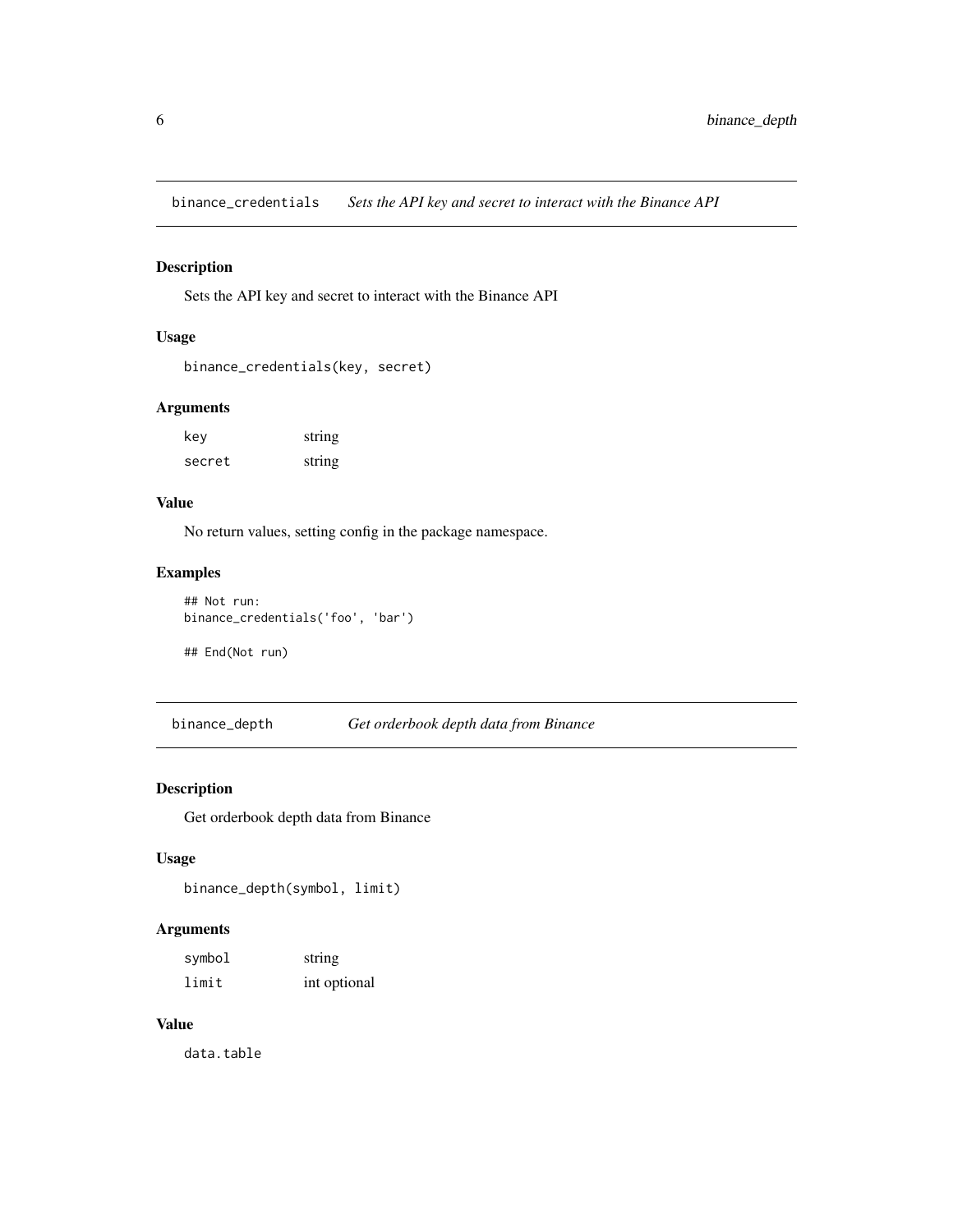<span id="page-6-0"></span>binance\_exchange\_info 7

# Examples

```
## Not run:
binance_depth('ETHUSDT')
binance_depth('ETHUSDT', limit = 1000)
## End(Not run)
```
binance\_exchange\_info *Get exchangeInfo from Binance*

# Description

Get exchangeInfo from Binance

#### Usage

binance\_exchange\_info()

#### Value

list

binance\_filters *Get current filters for a symbol*

# Description

Get current filters for a symbol

#### Usage

binance\_filters(symbol)

#### Arguments

symbol string

#### Value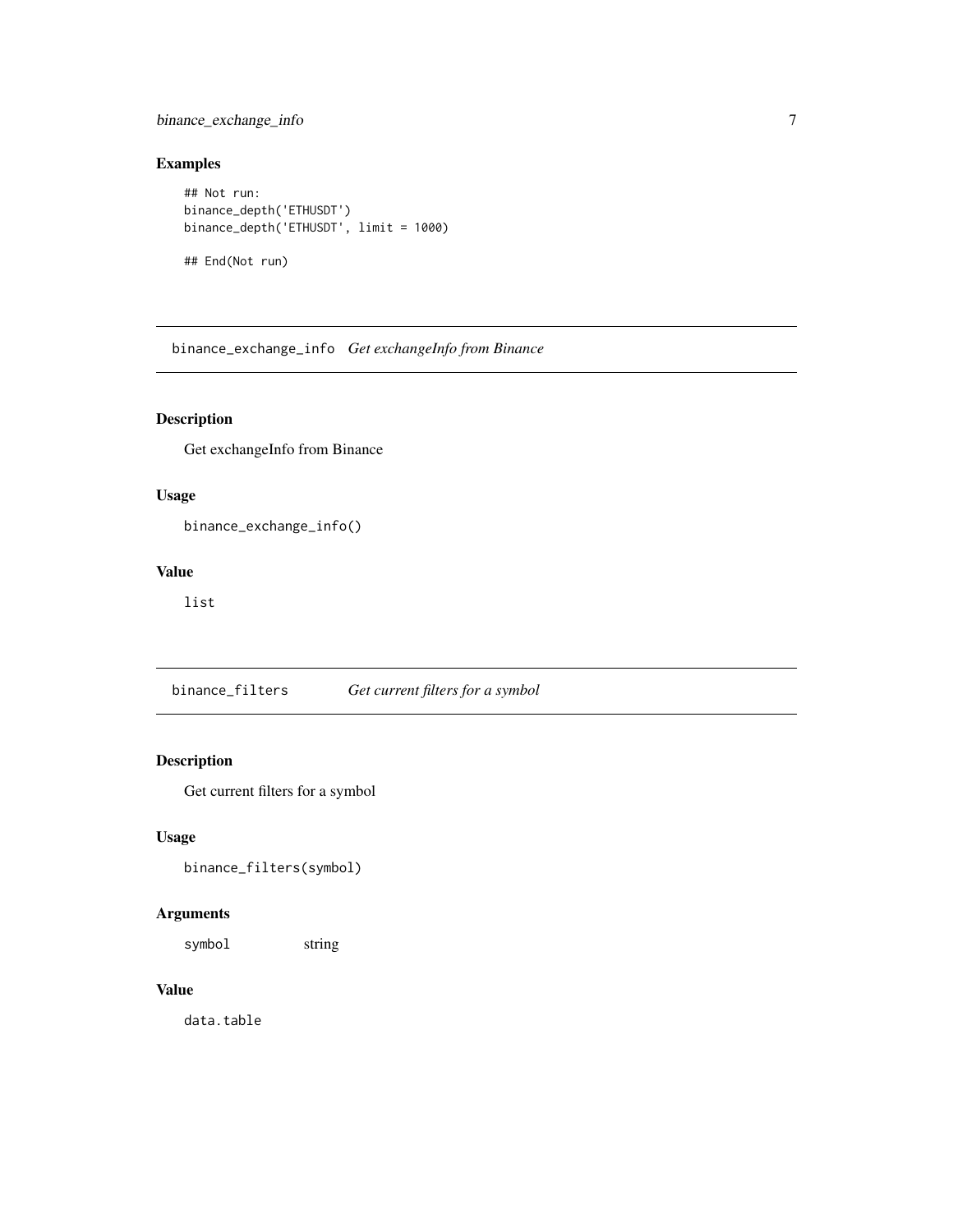<span id="page-7-0"></span>

#### Description

Get kline/candlestick data from Binance

#### Usage

```
binance_klines(
  symbol,
 interval = c("1m", "3m", "5m", "15m", "30m", "1h", "2h", "4h", "6h", "8h", "12h",
    "1d", "3d", "1w", "1M"),
 limit,
  start_time,
  end_time
)
```
#### Arguments

| symbol      | string                   |
|-------------|--------------------------|
| interval    | enum                     |
| limit       | optional int             |
| start_time  | optional POSIX timestamp |
| $end$ _time | optional POSIX timestamp |

#### Value

data.table with open-high-low-close values

#### Examples

```
## Not run:
binance_klines('ETHUSDT')
binance_klines('ETHUSDT', interval = '1h', limit = 24*7)
binance_klines('ETHUSDT', interval = '1h', start_time = '2018-01-01', end_time = '2018-01-08')
## End(Not run)
```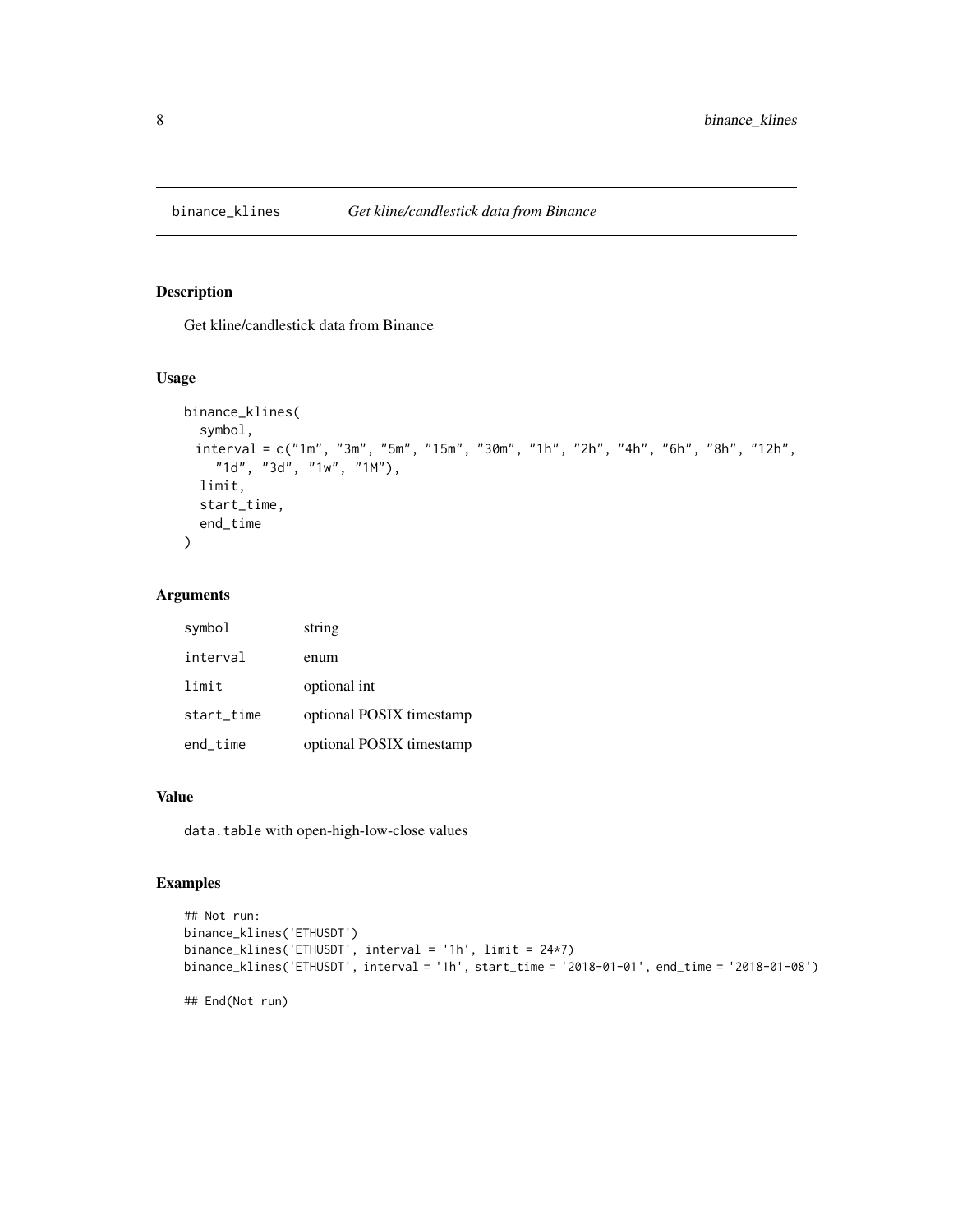<span id="page-8-0"></span>binance\_mytrades *Get trades for a specific symbol on the Binance account*

#### Description

Get trades for a specific symbol on the Binance account

#### Usage

```
binance_mytrades(symbol, limit, from_id, start_time, end_time)
```
#### Arguments

| symbol     | string                                 |
|------------|----------------------------------------|
| limit      | optional int number of trades to fetch |
| from_id    | optional trade id to fetch from        |
| start_time | optional POSIX timestamp               |
| end_time   | optional POSIX timestamp               |

#### Value

data.table

# Examples

```
## Not run:
binance_mytrades('ARKETH')
binance_mytrades(c('ARKBTC', 'ARKETH'))
## End(Not run)
```
binance\_new\_order *Open new order on the Binance account*

# Description

Open new order on the Binance account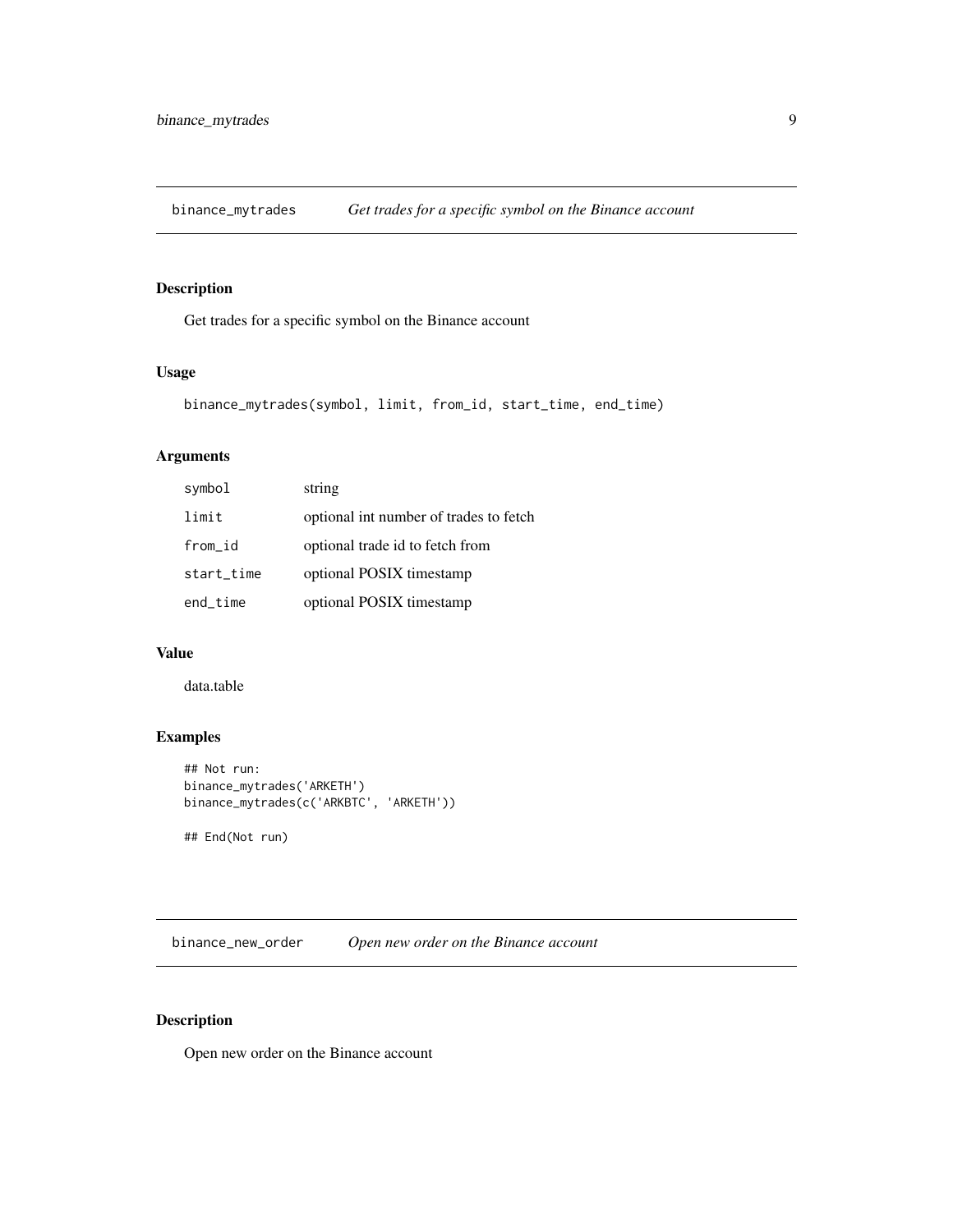#### Usage

```
binance_new_order(
  symbol,
  side = c("BUY", "SELL"),type = c("LIMIT", "MARKET", "STOP_LOSS", "STOP_LOSS_LIMIT", "TAKE_PROFIT",
    "TAKE_PROFIT_LIMIT", "LIMIT_MAKER"),
  time_in_force = c("GTC", "IOC", "FOK"),
  quantity,
  price,
  stop_price,
  iceberg_qty,
  test = TRUE\mathcal{L}
```
#### Arguments

| symbol        | string          |
|---------------|-----------------|
| side          | enum            |
| type          | enum            |
| time_in_force | optional enum   |
| quantity      | number          |
| price         | optional number |
| stop_price    | optional number |
| iceberg_qty   | optional number |
| test          | bool            |

#### Value

data.table

#### Examples

```
## Not run:
binance_new_order('ARKETH', side = 'BUY', type = 'MARKET', quantity = 1)
binance_new_order('ARKBTC', side = 'BUY', type = 'LIMIT', quantity = 1,
                 price = 0.5, time_in_force = 'GTC')
```
## End(Not run)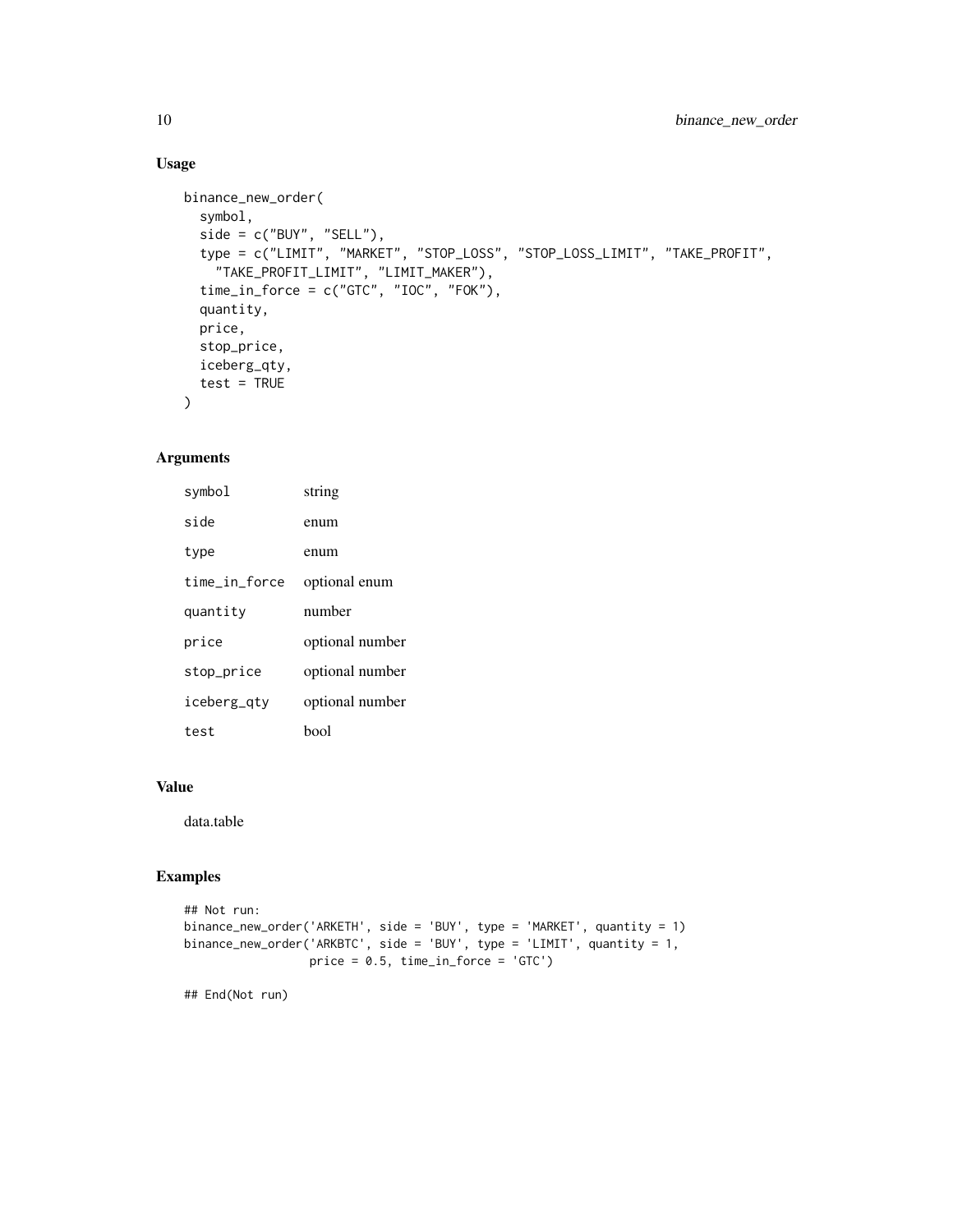<span id="page-10-0"></span>binance\_open\_orders *Fetch open orders from the Binance account*

#### Description

Fetch open orders from the Binance account

#### Usage

binance\_open\_orders(symbol)

# Arguments

symbol optional string

# Value

data.table

#### Examples

```
## Not run:
binance_open_orders('ARKETH')
binance_open_orders() # all symbols - binance.weight 40
```
## End(Not run)

binance\_ping *Test connectivity to the Rest API*

# Description

Test connectivity to the Rest API

# Usage

binance\_ping()

#### Value

"OK" string on success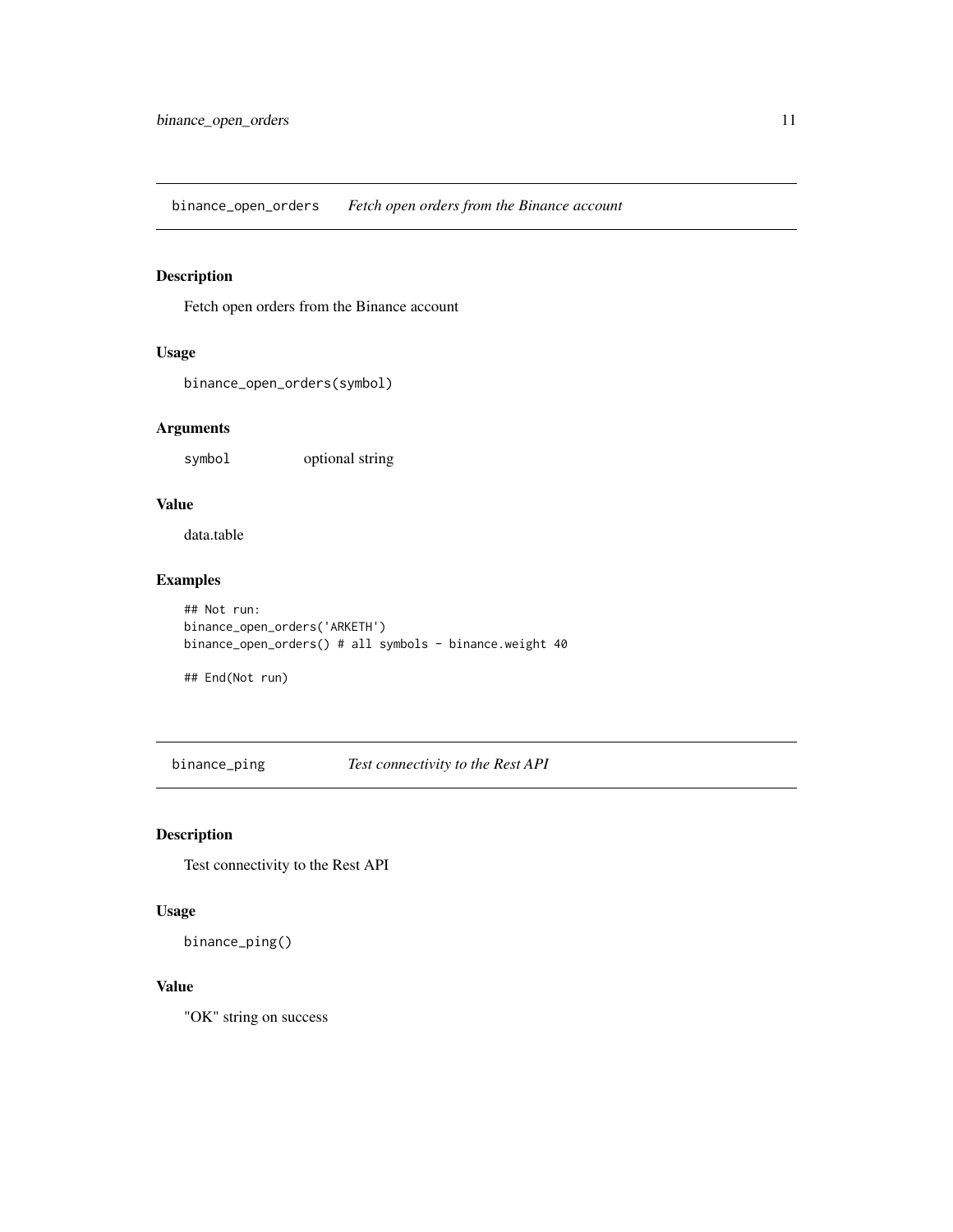<span id="page-11-0"></span>binance\_query\_order *Query order on the Binance account*

# Description

Query order on the Binance account

#### Usage

```
binance_query_order(symbol, order_id, client_order_id)
```
#### Arguments

symbol string order\_id optional number client\_order\_id optional string

#### Value

data.table

#### Examples

```
## Not run:
binance_query_order('ARKETH')
binance_query_order('ARKBTC', client_order_id = 'myOrder7')
```
## End(Not run)

binance\_symbols *Get all currently valid symbol names from Binance*

#### Description

Get all currently valid symbol names from Binance

#### Usage

binance\_symbols(all = FALSE)

#### Arguments

all optional bool include non-trading symbols

# Value

character vector of symbol names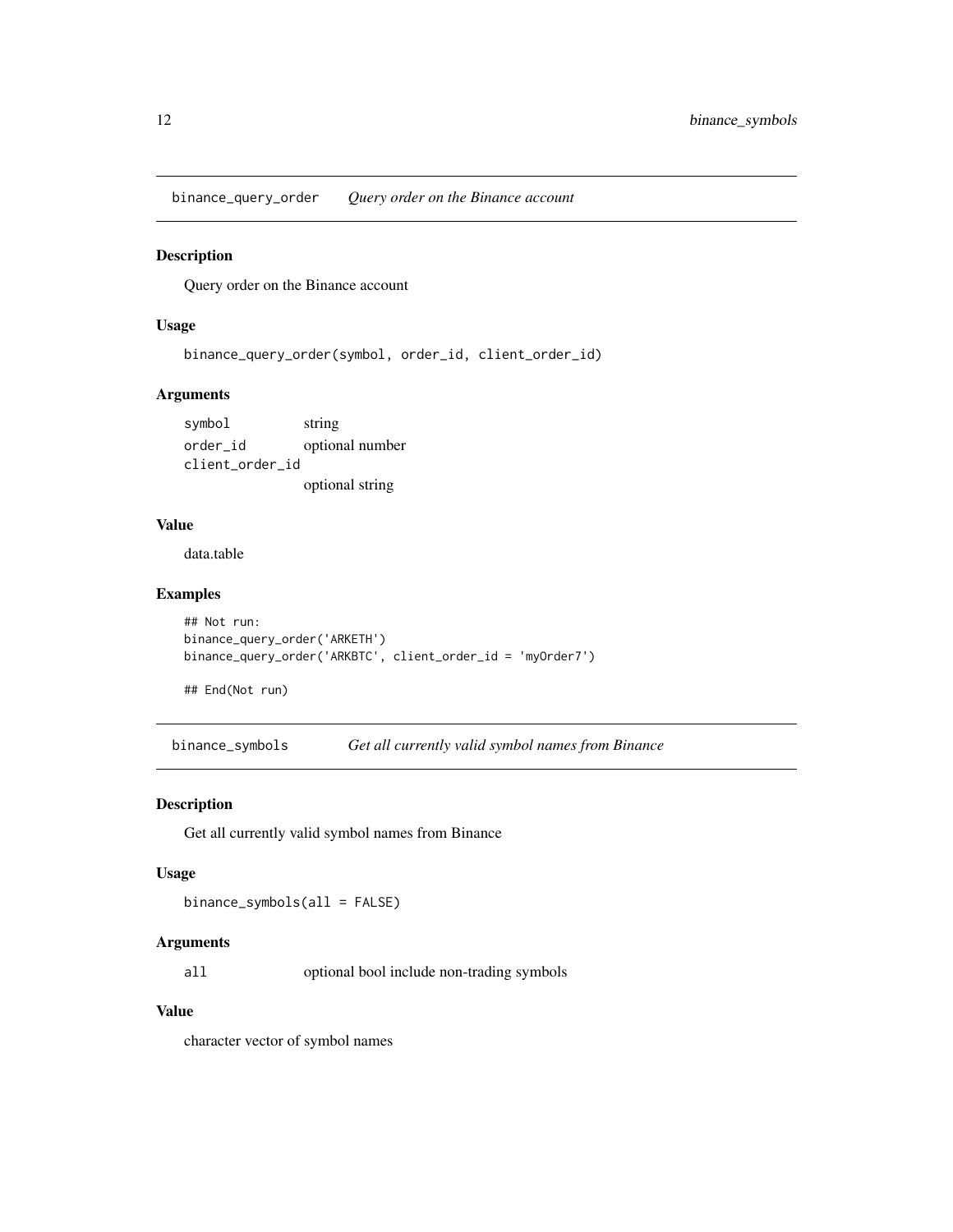<span id="page-12-0"></span>binance\_ticker\_24hr *24 hour rolling window price change statistics*

# Description

24 hour rolling window price change statistics

#### Usage

```
binance_ticker_24hr(symbol)
```
#### Arguments

symbol optional string

# Value

data.table

# Examples

```
## Not run:
binance_ticker_24hr('ARKETH')
binance_ticker_24hr() # all symbols - binance.weight 40
```
## End(Not run)

binance\_ticker\_all\_books

*Get latest Binance bids and asks on all symbol pairs*

#### Description

Get latest Binance bids and asks on all symbol pairs

#### Usage

binance\_ticker\_all\_books()

# Value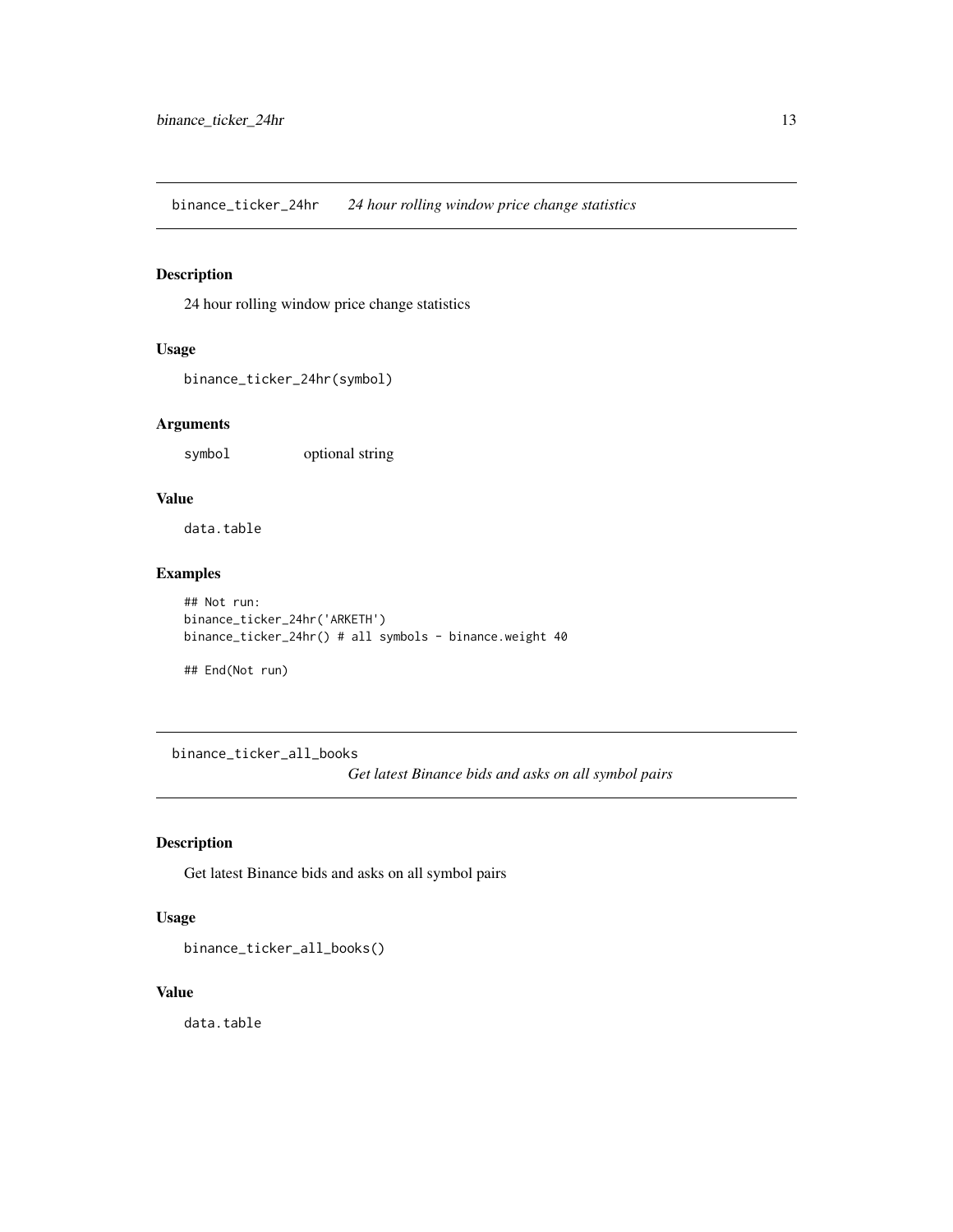<span id="page-13-0"></span>binance\_ticker\_all\_prices

*Get latest Binance conversion rates and USD prices on all symbol pairs*

#### Description

Get latest Binance conversion rates and USD prices on all symbol pairs

#### Usage

```
binance_ticker_all_prices()
```
# Value

data.table

binance\_ticker\_book *Get last bids and asks for a symbol or all symbols*

# Description

Get last bids and asks for a symbol or all symbols

#### Usage

```
binance_ticker_book(symbol)
```
#### Arguments

symbol optional string

#### Value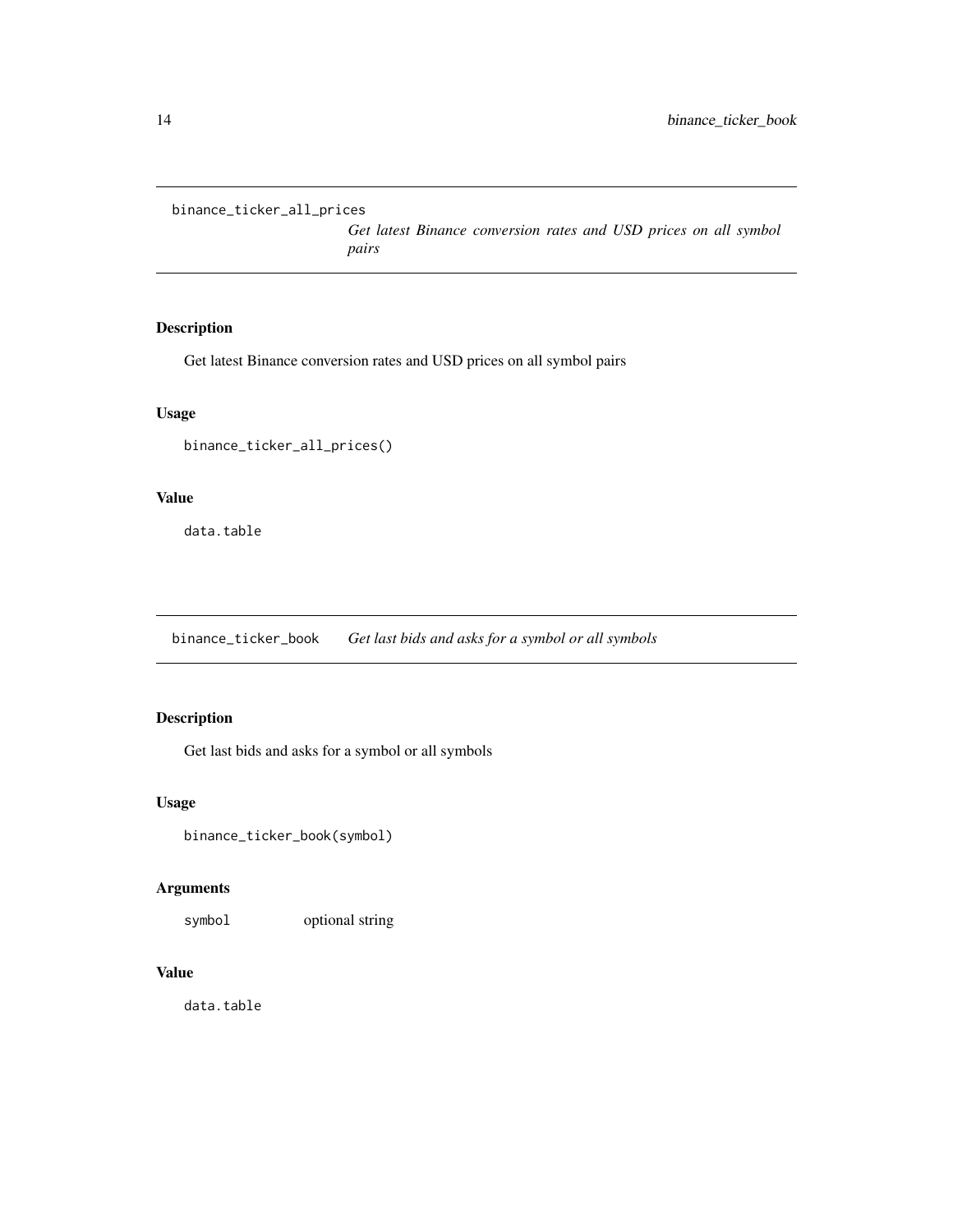<span id="page-14-0"></span>binance\_ticker\_price *Get last price for a symbol or all symbols*

# Description

Get last price for a symbol or all symbols

#### Usage

binance\_ticker\_price(symbol)

# Arguments

symbol optional string

# Value

data.table

binance\_ticks *Get tick data from Binance*

#### Description

Get tick data from Binance

#### Usage

binance\_ticks(symbol, from\_id, start\_time, end\_time, limit)

#### Arguments

| symbol      | string                   |
|-------------|--------------------------|
| from_id     | optional number          |
| start_time  | optional POSIX timestamp |
| $end$ _time | optional POSIX timestamp |
| limit       | optional int             |

#### Value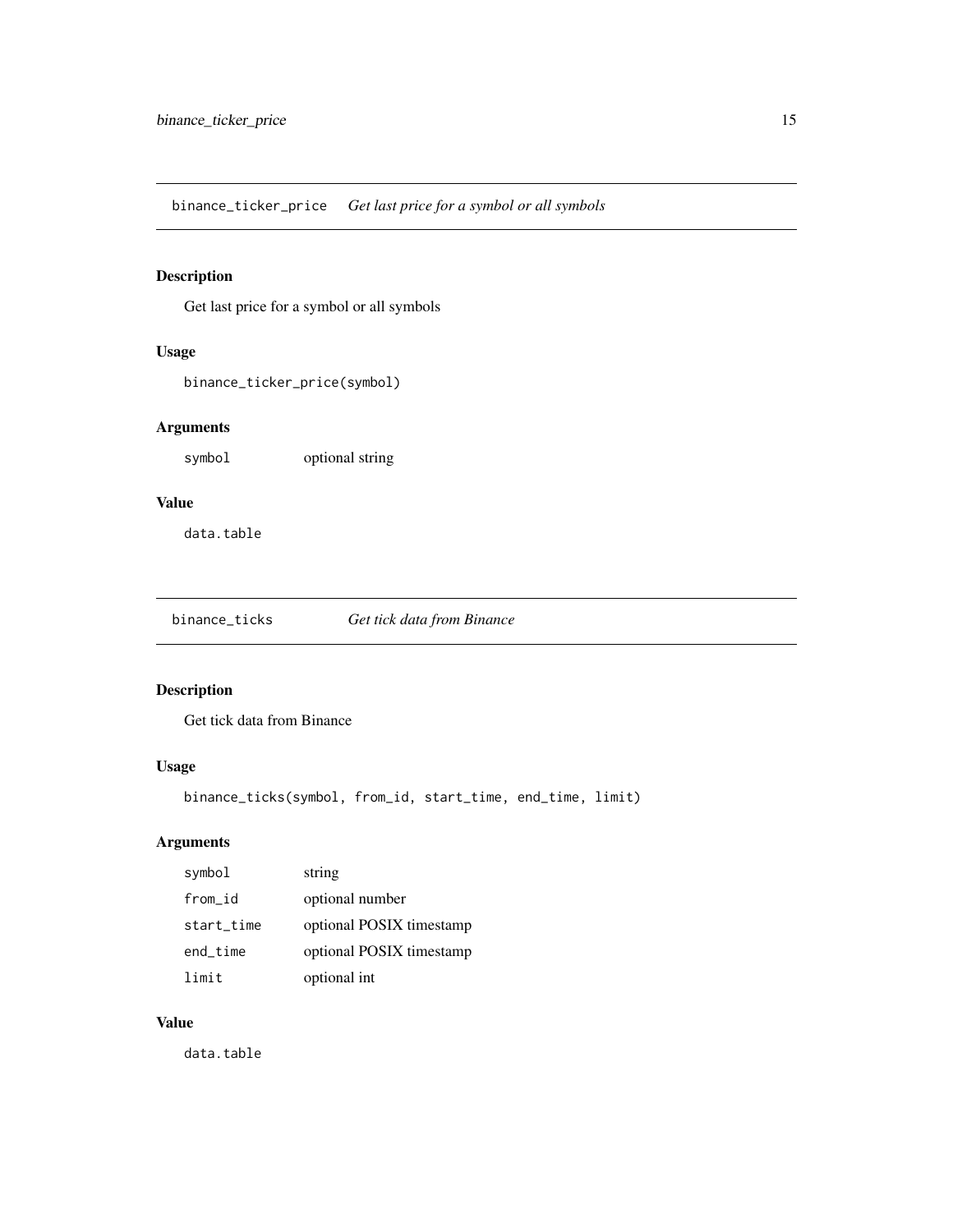# Examples

```
## Not run:
binance_ticks('ETHUSDT')
binance_ticks('ETHUSDT', start_time = '2018-01-01 00:00:00', end_time = '2018-01-01 01:00:00')
## End(Not run)
```
binance\_time *Get the current server time from Binance*

# Description

Get the current server time from Binance

#### Usage

binance\_time()

#### Value

POSIXct

binance\_trades *Get last trades from Binance*

# Description

Get last trades from Binance

# Usage

binance\_trades(symbol, limit)

#### Arguments

| symbol | string       |
|--------|--------------|
| limit  | optional int |

#### Value

data.table

#### Examples

```
## Not run:
binance_trades('ETHUSDT')
binance_trades('ETHUSDT', limit = 1000)
```
## End(Not run)

<span id="page-15-0"></span>